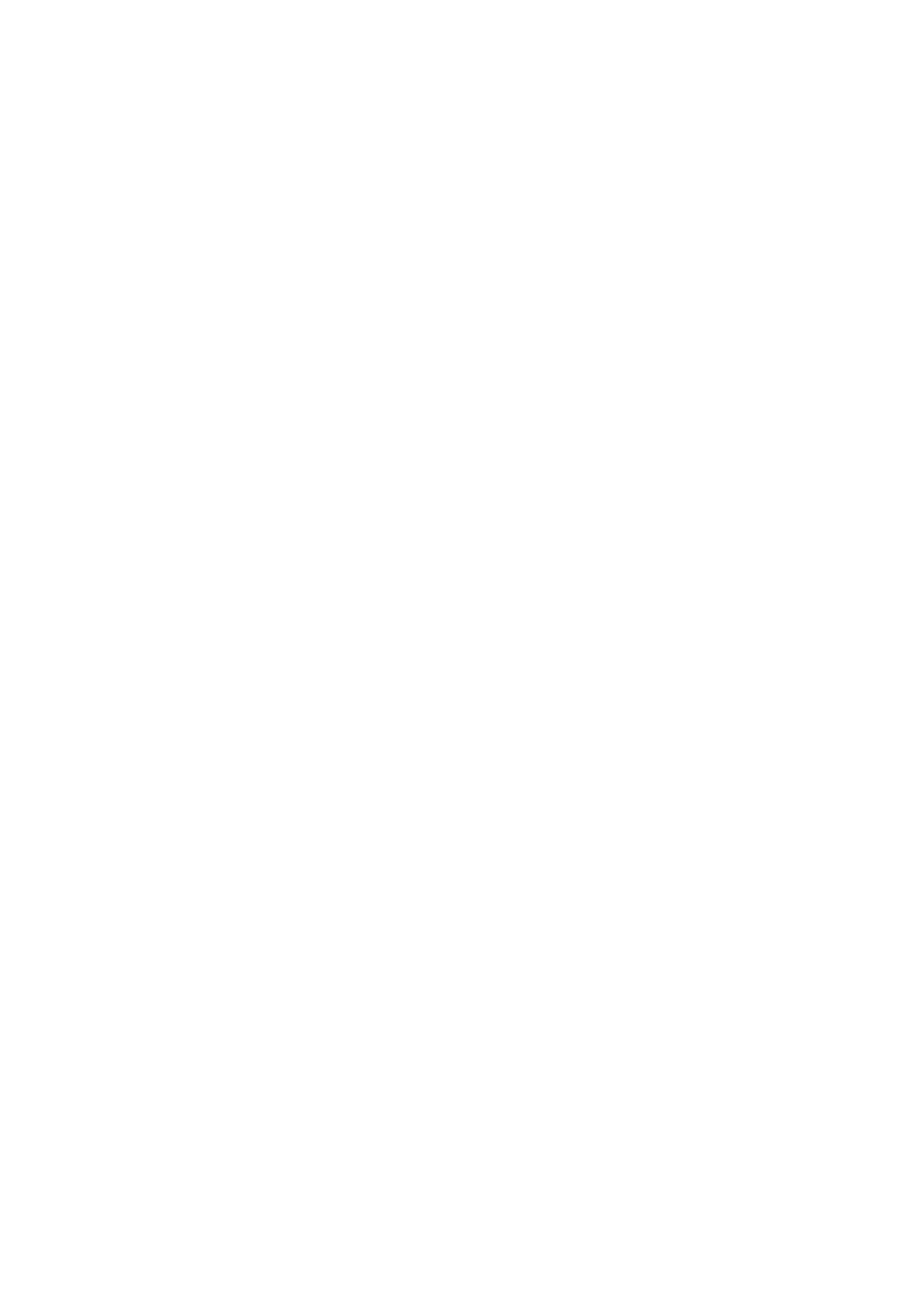

# **1 Welcome**

The Chair opened the meeting and welcomed everyone present.

# **2 Apologies**

There were no apologies.

# **3 Declaration of Interest**

Member D Collings declared an interest in item 25: Howick Quick Response Round Two grant allocations: QR2207-216 MECOSS.

# **4 Confirmation of Minutes**

Resolution number HW/2022/75

MOVED by Chairperson A White, seconded by Member B Burns:

That the Howick Local Board:

**a) confirm the ordinary minutes of its meeting, held on Monday, 16 May 2022, as a true and correct record.**

**CARRIED**

# **5 Leave of Absence**

There were no leaves of absence.

## **6 Acknowledgements**

## **6.1 Mike Cole**

That the Howick Local Board:

a) acknowledges Howick resident Mike Cole was awarded a QSM in this year's Queens Birthday honours. Mike is a long serving member of Howick Coastguard, and a past president of Howick RSA. He has been a member of the Welfare and Poppy Trusts since 2011; and was worked alongside our board for a number of years as the organizer and Parade Commander of the Dawn and Civic ANZAC Parades. Congratulations Mike. We thank you for all you do in our community.

## **6.2 Allan Riley**

That the Howick Local Board:

a) notes with sadness the passing of Allan Riley. Allan worked passionately and tirelessly to protect and enhance our beautiful Mangemangeroa Reserve and was highly respected by those who worked alongside him - including Auckland Council staff and elected members. Thank you for your work Allan. You will be missed.

## **7 Petitions**

There were no petitions.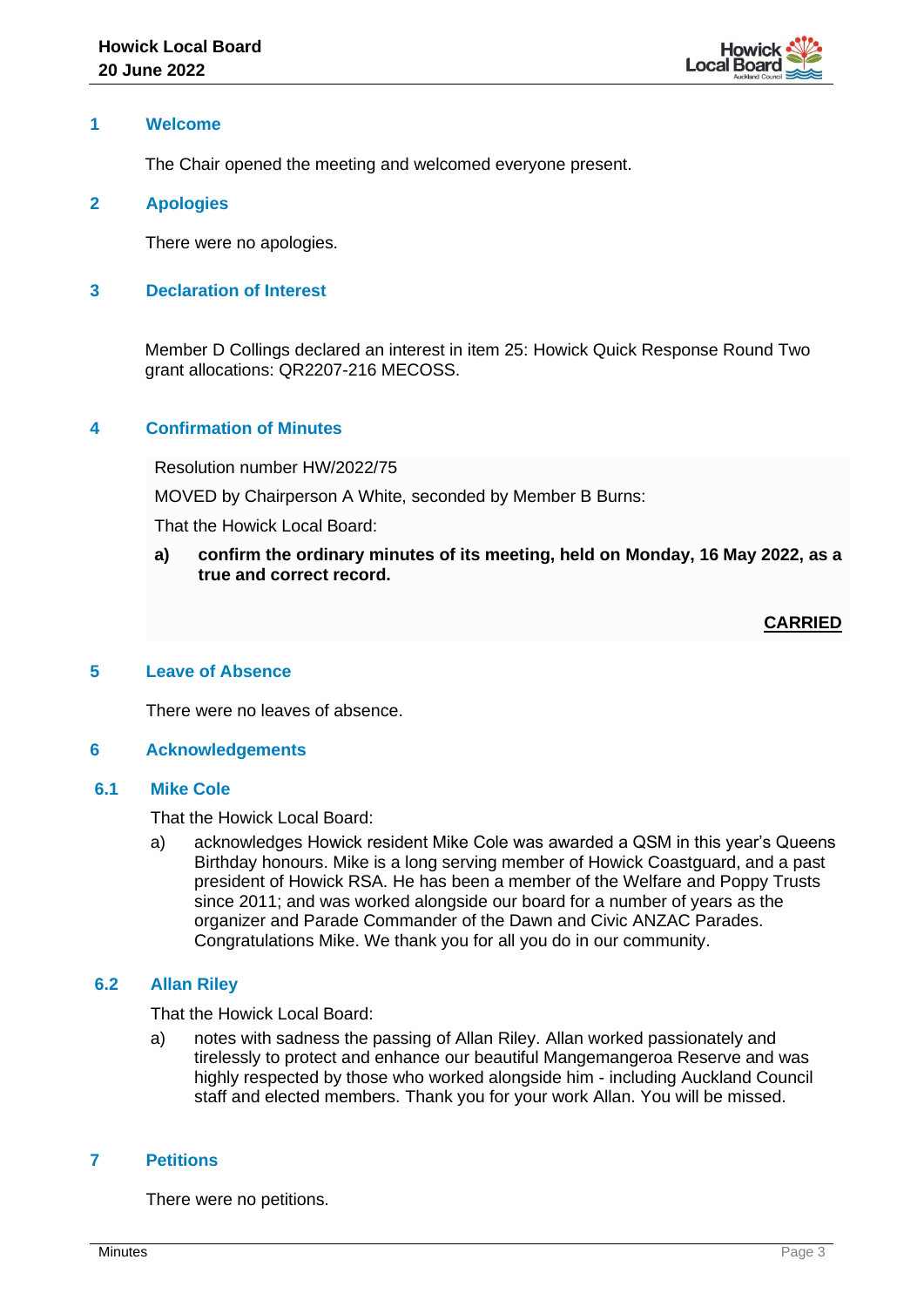

# **8 Deputations**

# **8.1 Janet Dickson and Matthew Brajkovich**

Resolution number HW/2022/76

MOVED by Member B Wichman, seconded by Member B Kendall:

That the Howick Local Board:

**a) thank Janet Dickson and Matthew Brajkovich for their deputation and attendance.**

# **CARRIED**

# **9 Public Forum**

There was no public forum.

## **10 Extraordinary Business**

There was no extraordinary business.

# **11 Notices of Motion**

Under Standing Order 2.5.1 (LBS 3.11.1) or Standing Order 1.9.1 (LBS 3.10.17) (revoke or alter a previous resolution) a Notice of Motion has been received from Chairperson Adele White for consideration under item 14.

# **12 Governing Body Member update**

Resolution number HW/2022/77

MOVED by Member K Bungard, seconded by Member M Turinsky:

That the Howick Local Board:

**a) receive the written and verbal reports from Cr Paul Young and Cr Sharon Stewart QSM.**

# **CARRIED**

## **Attachments**

A Howick Local Board - 20 June 2022 - Councillors' Report

Councillors S Stewart and P Young departed at 6.29pm to attend to Council business.

# **13 Chairperson's Report**

Resolution number HW/2022/78

MOVED by Member B Burns, seconded by Deputy Chairperson J Spiller:

That the Howick Local Board:

**a) note the chairperson's written report.**

# **CARRIED**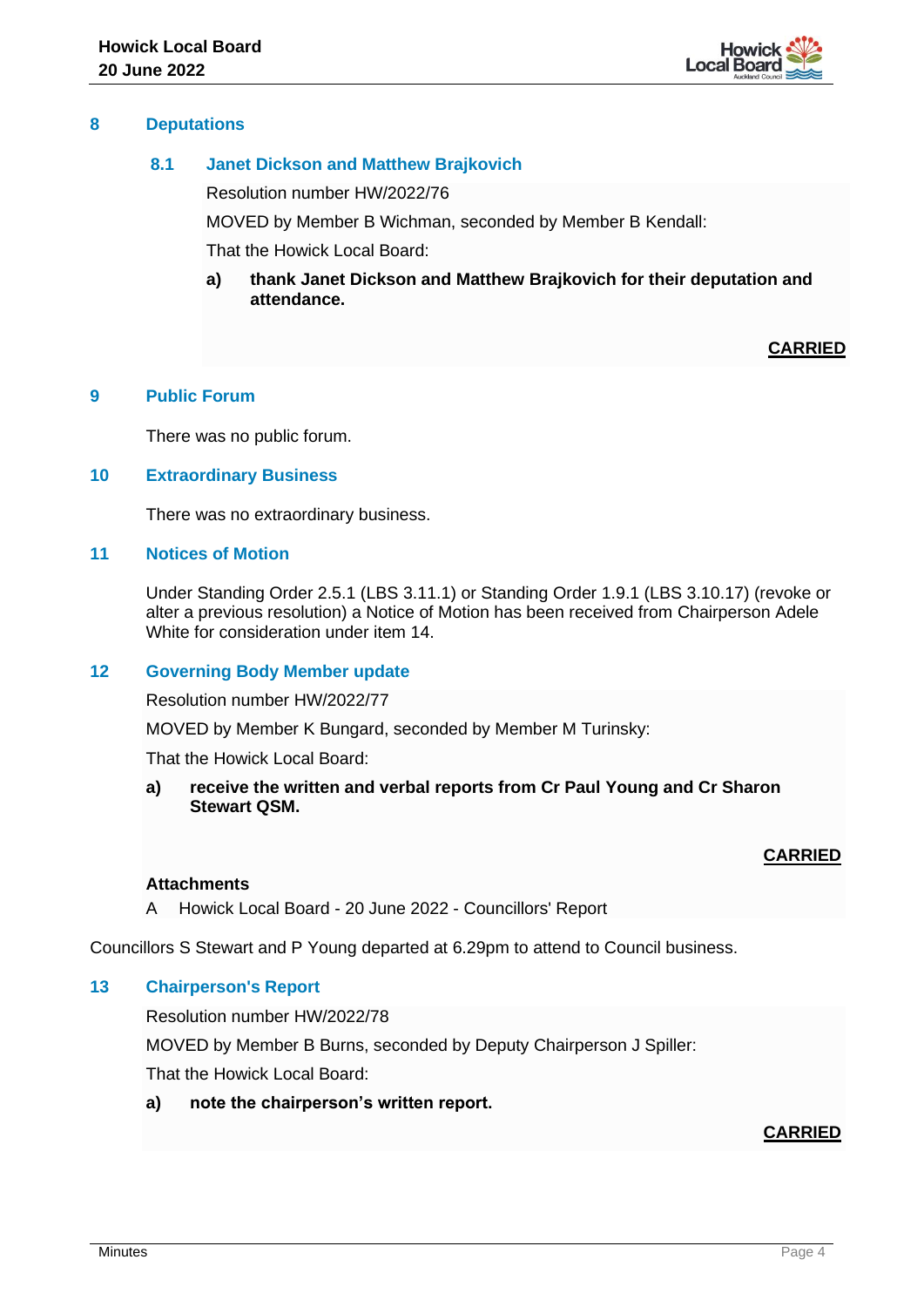

# **14 Notice of Motion - Chairperson Adele White - Anzac Traffic Management Plans**

Resolution number HW/2022/79

MOVED by Chairperson A White, seconded by Deputy Chairperson J Spiller:

That the Howick Local Board:

- **a) note the significant cost relative to the ANZAC Day and other community events required by the associated Traffic Management Plan (TMP)**
- **b) note that other potential community events do not proceed at times because of the financial demands of traffic management and Traffic Management Plans.**
- **c) note that the prohibitive cost relative to the ANZAC Day events required by a TMP may result in the inability to fund further ANZAC Day Parades in Howick**
- **d) note the ANZAC parade takes the same route requiring the same management year on year, merely requiring a change of date.**
- **e) note the significance of this important event to current and returned service people, and the wider community; and acknowledge with respect the contribution and suffering of all those from Australia and New Zealand, who have served and died in all wars, conflicts, and peacekeeping operations.**
- **f) request that Auckland Transport provide a detailed cost breakdown of what constitutes a TMP for the ANZAC Parades for Howick RSA**
- **g) request that Auckland Transport investigate where costs can be reduced in the development of TMPs for ANZAC Day Parades in Howick**
- **h) request that Auckland Transport investigate the overall cost of traffic management provided to Local Boards and whether Traffic Management Companies could charge the Auckland Council group a lower rate because of the volume of management plans.**
- **i) recommend that Auckland Transport develop one standardised template for TMPs that may be replicated without additional cost year on year.**
- **j) thank Auckland Transport for their support for the ANZAC Day Parade in Howick**
- **k) request that this Notice of Motion be forwarded to all local boards, the Mayor, all Councillors and the Board of Auckland Transport for their information**.

# **CARRIED**

## **15 Urgent Decision - National Adaptation Plan**

Resolution number HW/2022/80

MOVED by Deputy Chairperson J Spiller, seconded by Member B Burns:

- **a) endorses the draft council submission on the draft National Adaptation Plan in principle.**
- **b) provides the following feedback to the Governing Body on the draft National Adaptation Plan as follows:**
	- **i) Auckland has a massive coastline with large harbours, with estuaries and rivers and streams feeding into them. All of these coastlines are**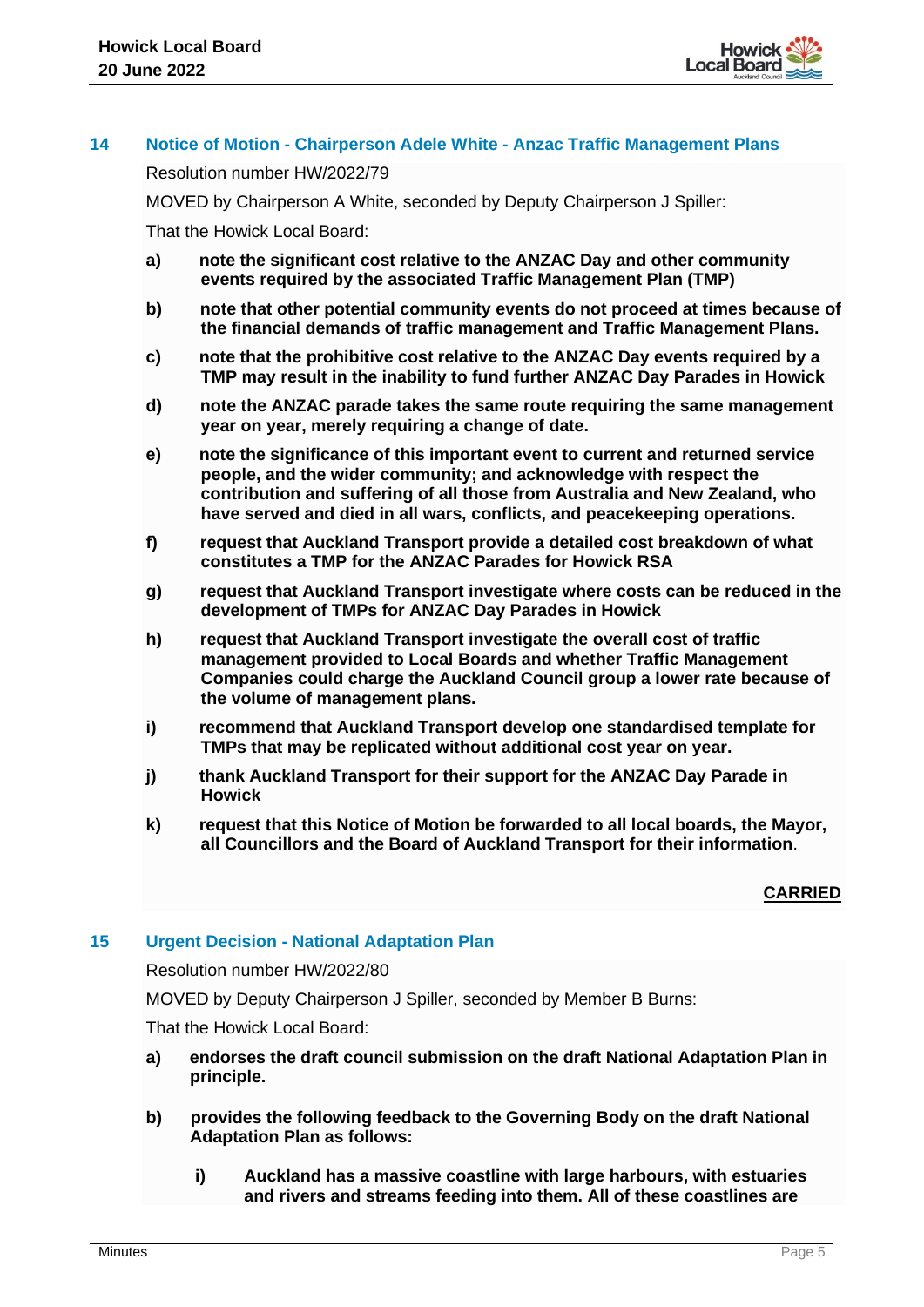

**extremely vulnerable to erosion and council don't have the financial resources to manage and mitigate the associated risk. It is absolutely essential that central government recognise this and provide significant additional funding to assist with erosion prevention and for response to damage caused by events.**

- **ii) central government is compelling Auckland Council to enable massive infill housing with changes to legislation, including changes to the RMA. This has meant a big loss of urban trees, large additional non-permeable surface areas (concrete and asphalt paving instead of grass and garden areas) and has put additional strain on other infrastructure, notable storm water and wastewater systems. Government needs to consider these impacts and provide subsidy funding to assist with remediation. It also needs to consider how the RMA could be changed to give better protection to urban trees on privately owned properties.**
- **iii) the control of organisations that are responsible for providing potable water to citizens should remain at a local level, central government could provide loans or subsidies for bringing water infrastructure up to scratch instead of assuming ownership of assets that are locally owned and managed.**
- **iv) consideration should be given to future coastal development proposals such as canal waterways where the adjoining land-based housing is at risk from sea level changed. Managed retreat is obviously being considered so is it wise to sanction additional coastal waterway developments when they will soon be at risk.**

**CARRIED**

**16 Local board feedback on the council's preliminary response to the National Policy Statement on Urban Development 2020 and the Resource Management (Enabling Housing Supply and Other Matters) Amendment Act 2021**

Resolution number HW/2022/81

MOVED by Deputy Chairperson J Spiller, seconded by Member B Kendall:

- **a) note the council's preliminary response to the National Policy Statement on Urban Development 2020 and the Resource Management (Enabling Housing Supply and Other Matters) Amendment Act 2021**
- **b) note the feedback received from Aucklanders on the council's preliminary response during the three-week public consultation in April and May 2022**
- **c) endorse the following feedback as the local board's response to the council's preliminary response, to be considered by the Planning Committee in preparation of the proposed intensification plan change for notification in August 2022:**
	- **i) do not support the proposed walkable catchment of 1200 metres from the edge of the city centre, noting the following:**
		- **A) a 1200 metre walk is a considerable distance for a great many people to cope with. Taking into account the demographic and topographic elements of a good deal of Auckland, the board considers that a 1000 metre walkable catchment should be the maximum.**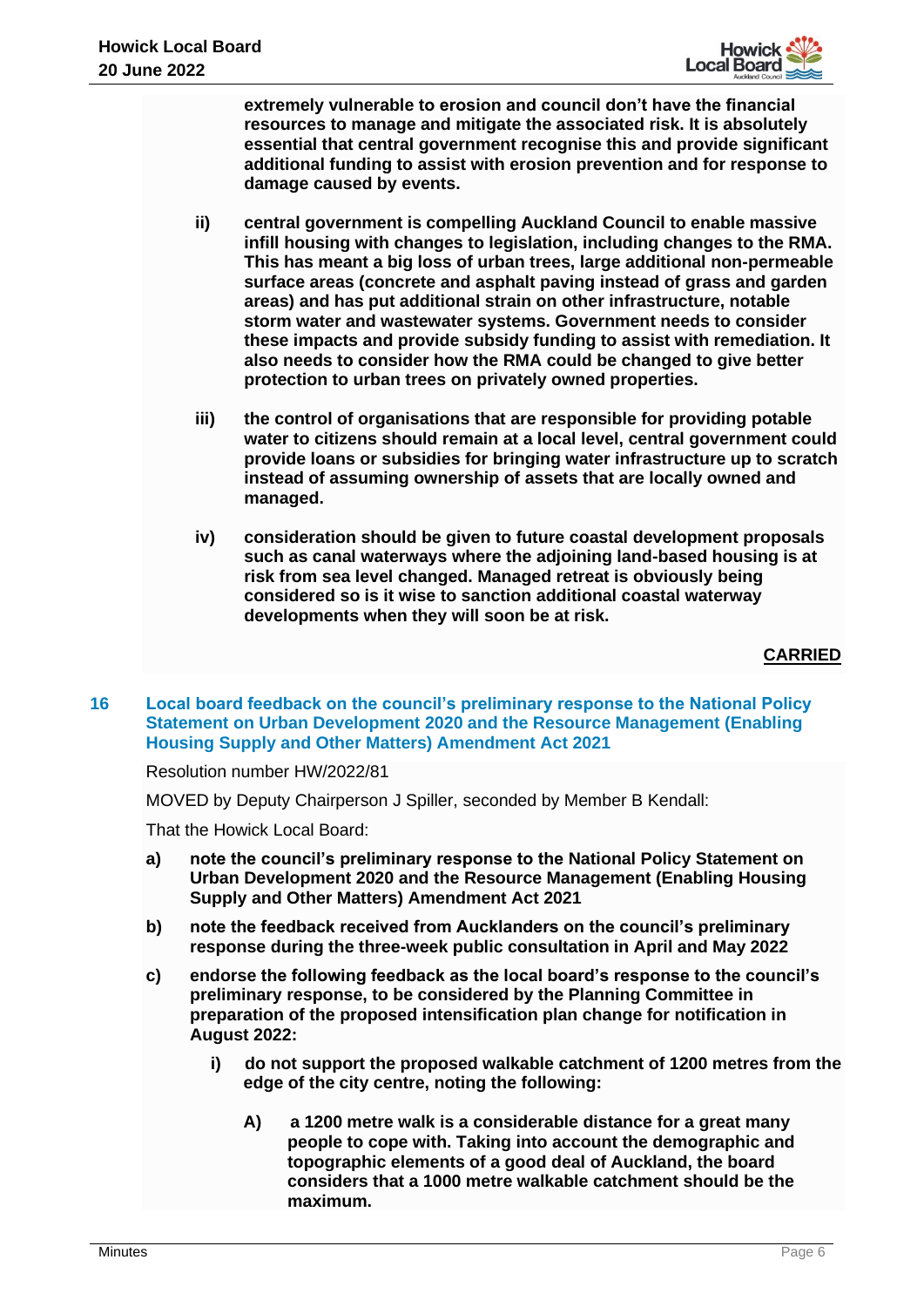

- **ii) do not support the proposed walkable catchment of 800 metres from the edge of the metropolitan centres, noting the following:**
	- **A) for newer modern well designed and sited town centres this distance should be acceptable however for older centres we feel 500 metres may be more appropriate.**
- **iii) do not support the proposed walkable catchment of 800 metres around rapid transit stops, noting the following:**
	- **A) this distance may be too far for many considering the demographic make-up of many parts of Auckland coupled with the region's topography.**
- **iv) support the proposal to apply the Terrace Housing and Apartment Buildings Zone to residential areas up to around 400 metres from large town centres with high accessibility, noting the following**
	- **A) the board supports the 400 metres around LARGE TOWN CENTRES terrace housing but note that 6 storey apartment blocks may not be desirable.**
	- **B) the two housing types covered here are very disparate and the board doesn't agree the same rules should apply to both as of right.**
	- **C) 6 storey should be considered as a discretionary activity rather than as 'as of right' and should also be of a limited notification for resource consent.**
- **v) support the proposal to apply the Terrace Housing and Apartment Buildings zone to residential areas up to around 200 metres from small town centres or large local centres with high accessibility**
- **vi) support the proposal to include special character areas of high quality as a qualifying matter, noting the following:**
	- **A) the history of Auckland and its associated architecture, plus areas of environmental significance, are important to the vast majority of Aucklanders so there should be enduring protection for these special character areas.**
	- **B) conditionally supports the proposed residential special character areas of high quality that have been identified. The board believes that there may be other areas that have not been considered so feel that this needs further investigation and consultation with Aucklanders, particularly those with wide knowledge of Auckland's rich history and built heritage.**
- **vii) conditionally supports the proposed business special character areas of high quality that have been identified, noting the following.**
	- **A) that Howick Town Centre is identified in the Auckland Unitary Plan as a Business Special Character area, but the board would like more information on other proposed areas outside the**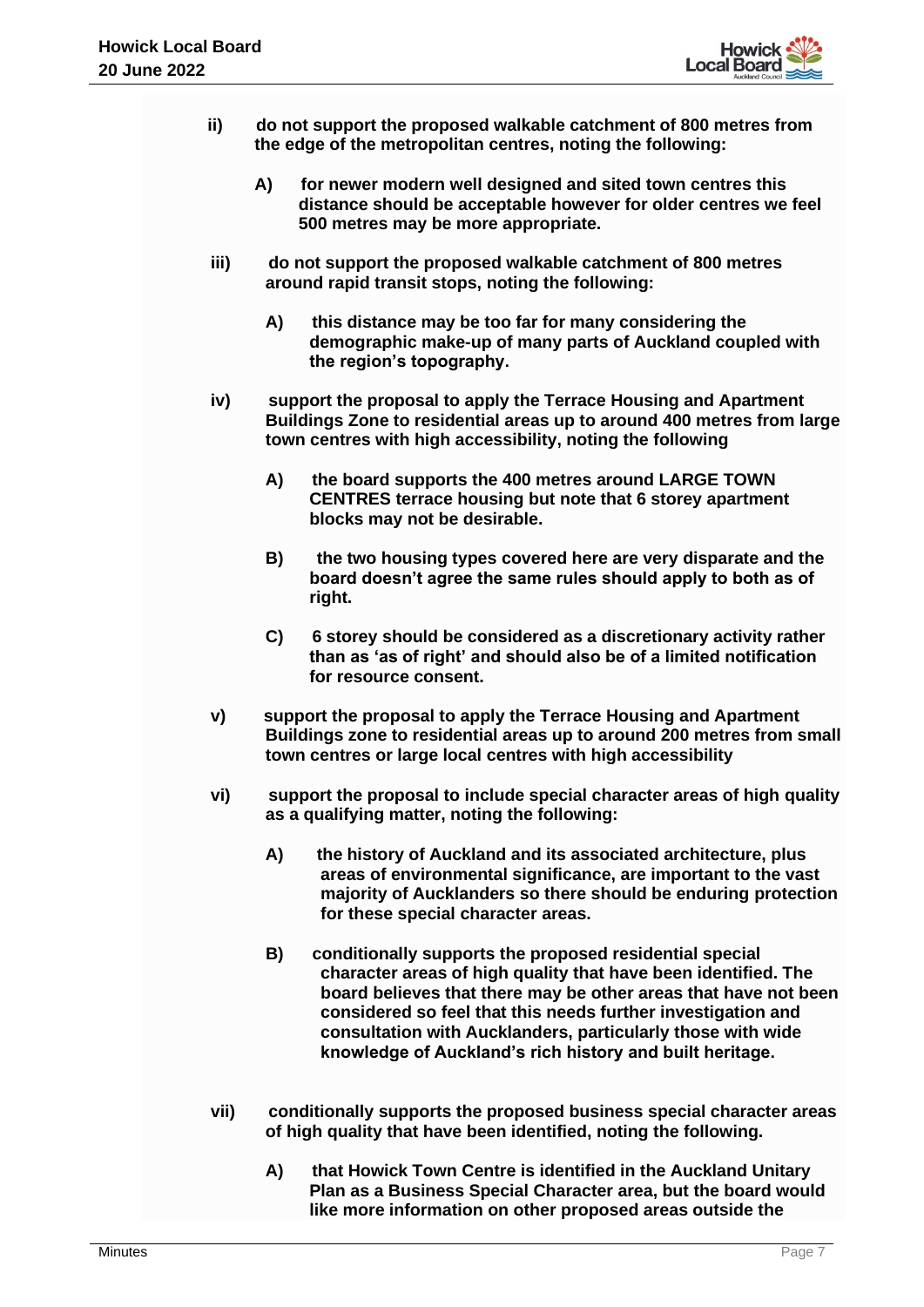

**Howick Local Board area.**

- **viii) support the proposal to include areas in urban Auckland with longterm significant infrastructure constraints as a qualifying matter, noting the following:**
	- **A) the board is aware of serious infrastructure deficiencies in the Howick local board area, notably storm and wastewater issues, which are causing hardship to some residents and making it difficult for further development. The board understands that this is symptomatic of many parts of Auckland and these shortcomings need to be addressed before intensification occurs in these places.**
- **ix) with regards to other qualifying matters, notes the following points for input:**
	- **A) the reference to the Stockade Hill viewshaft, which is in the local board area, and applaud the earlier decision to establish and gazette this viewshaft. The board consider this to be 'untouchable' and trust that this protection is now cemented in place for posterity.**
	- **B) the board also believes that the areas of Howick's northern slopes that previously enjoyed protection under the former RH7 and HH7 zoning should be considered 'qualifying matters' and if these zones are not currently protected by an overlay, then this should be put in place, or the same outcome effected by whatever are now considered the appropriate mechanisms.**
	- **x) endorse the views that were provided by Howick local board residents.**

**CARRIED**

## **17 Local board feedback on proposed supporting plan changes to accompany the Medium Density Residential Standards and National Policy Statement on Urban Development plan change**

Resolution number HW/2022/82

MOVED by Deputy Chairperson J Spiller, seconded by Member K Bungard:

- **a) note the content outlined in the agenda report relating to the development of draft plan changes and variations to the Auckland Unitary Plan to be considered for notification at the August 2022 Planning Committee meeting together with the Intensification Planning Instrument on medium density residential standards and implementing Policies 3 and 4 of the National Policy Statement on Urban Development 2020**
- **b) supports the collective transport feedback outlined in the report generally, however noting the following:**
	- **i) the Howick Local Board does not support the blanket approach to reducing speed limits on (as it appears) the majority of urban roads to 30 kph. This will only serve to slow up travel times, increase driver frustration and place additional wear and tear on vehicles that aren't designed to travel at speeds this slow. Other measures such as physical**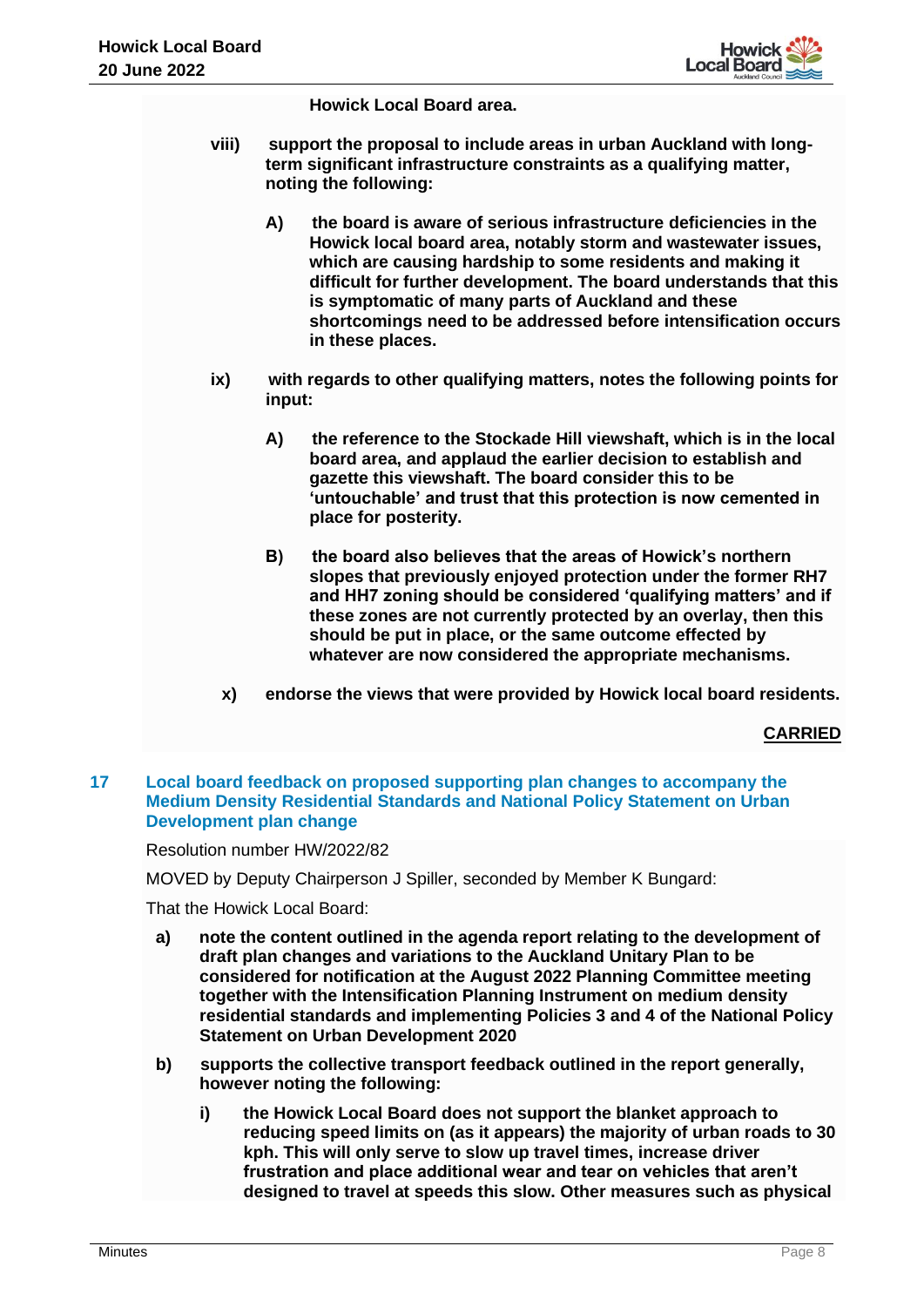**constraints and additional policing should be used to control speeding vehicle hotspots, which are not evident on every single street in the city.** 

- **ii) the board strongly support the need to provide for Electric Vehicle charging for private vehicles, particularly for new housing builds, as it is easier to install this at the time of construction rather than as a retro-fit.**
- **iii) there is a need for secure temporary storage for bicycles and e-bikes around main centres to further encourage use of this mode of transport.**
- **c) support the inclusion of as many notable trees as possible in the schedule of protected trees otherwise more and more of these will be lost to intensification. On the one hand council is saying it needs to reduce its carbon footprint while on the other it is saying by way of provisions in the Unitary Plan that it is okay to fell trees in the interests of providing more housing. There needs to be balance to the equation and to achieve this there is a need to provide protection for trees in general, not just notable trees.**
- **d) note that significant heritage elements across the Auckland region must be included as qualifying matters so they are protected and maintained to keep the historic thread of Auckland's development over time 'alive' and accessible to all people.**

# **CARRIED**

# **18 Local board feedback on Auckland Transport's Draft Parking Strategy (2022)**

Resolution number HW/2022/83

MOVED by Member B Kendall, seconded by Deputy Chairperson J Spiller:

- **a) provide feedback, taking into consideration their community's feedback, on the Draft Auckland Parking Strategy (2022).**
	- **i) with regards to a tiered approach to parking management, notes the following:**
		- **A) that this approach will only work once viable public transport alternatives are put forward. It is all very well to say people can walk 800 – 1200 metres to access public transport but the reality for many is somewhat different with physical mobility constraints, heavy shopping items to take home, and tight time frames for many people who lead busy lives.**
		- **B) there is increasing risk to people's safety given the increasing crime rate, drive by shootings, muggings and the like which make people reluctant to be out in public for longer periods than necessary, particularly in the hours of darkness.**
		- **C) a concern for many is being exposed to extreme weather conditions – who wants to have to walk 1200 metres in a howling gale, searing heat or torrential rain, conditions that are becoming more and more commonplace as our climate changes.**
	- **ii) with regards to the Strategic Transport Network, notes the following:**
		- **A) there appears to be conflict with this policy and other comments in the draft parking strategy which says priority should be given to delivery vehicles. Where there is no off-street parking provided, and the kerbside space is converted to traffic use, where are vehicles such as delivery trucks, emergency vehicles and social service**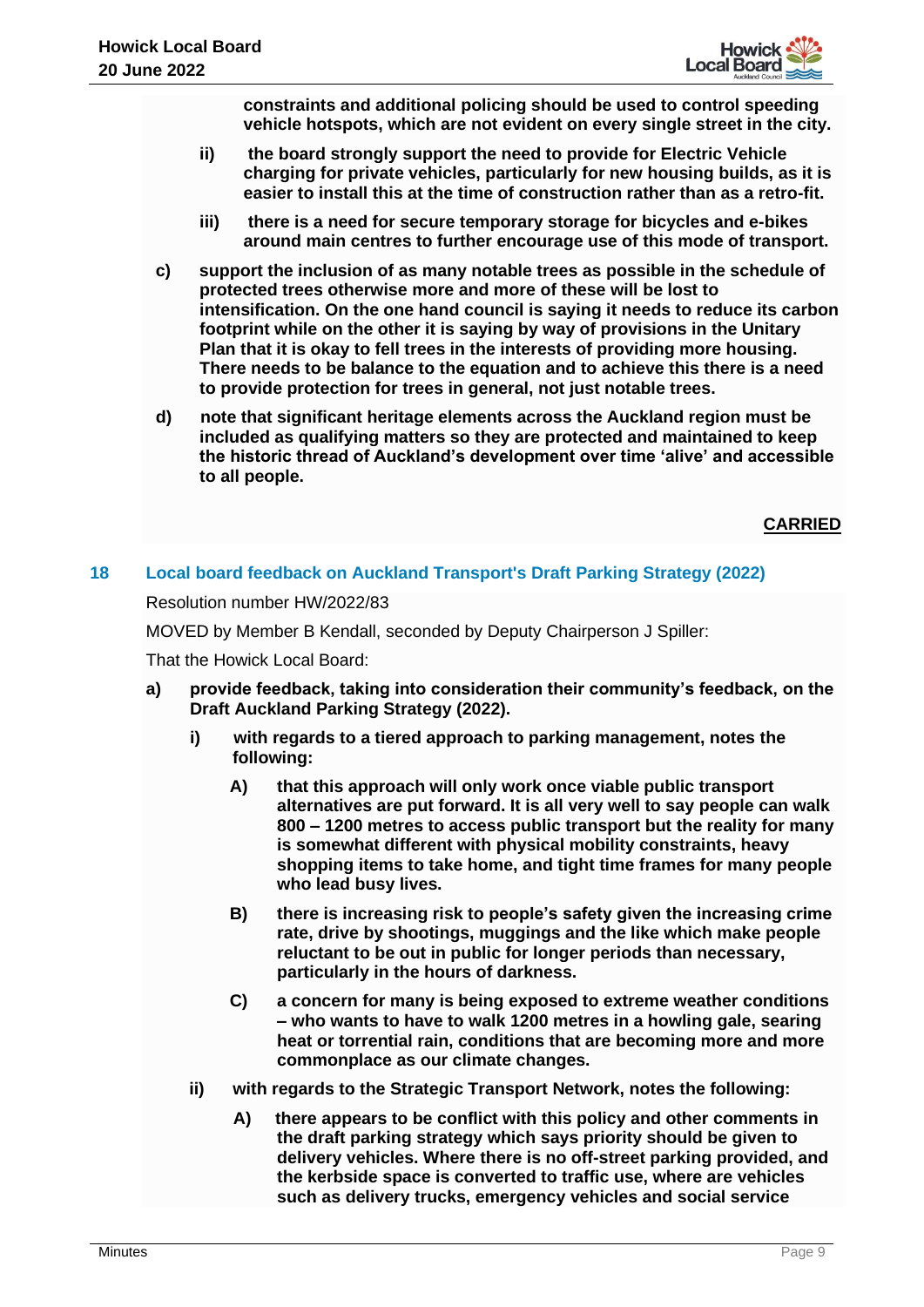

**vehicles supposed to park to carry out their functions? It is obvious that over time there will be significantly less off-street parking provided by developers under the current planning requirements so there is obvious disconnect between council / Auckland Transport's desired outcomes and the daily realities of life in Auckland.**

- **B) the board also challenges the statement that converting street side parking into bus lanes will be good for businesses by bringing more customers. This does not stack up for a number of reasons; there won't be bus stops outside every affected business so the convenience level drops markedly, customers need their own vehicles to transport bulky or heavy items that can't be taken on buses, and customers do not want to have to cross roads and wait to get a bus for the return trip home once they've completed their shopping. It is fairly evident that the authors of the parking strategy have never contemplated their proposals from the perspective of a business owner.**
- **iii) with regards to policies for parking management throughout Auckland, notes the following:**
	- **A) given that Central Government continues to provide for the importation of motor vehicles and derives a significant direct and indirect tax take from them it would seem unreasonable that at the same time they appear to want to limit their use by artificial means. Local government in Auckland is happy to gain income from the regional fuel tax, parking fees and tolls so it is essential that adequate parking is provided for private and business vehicles otherwise the city will be the worse off in the long run. Until suitable, convenient and efficient public transport is available to all citizens, there is simply no option other than to commute by private vehicles. Maybe there needs to be consideration given to more multi-level parking buildings in relevant positions around the city so there is greatly increased capacity without taking up a greater footprint.**
	- **B) new buildings should be required to provide off-street parking access for electric vehicle charging and also provision of some mobility parking.**
	- **C) as developers are no longer required to provide off-street parking in general, consideration should be given to making roads wider in any greenfield developments so that there is the capability for on-street parking in such a way that this doesn't impair the ability of emergency vehicles to transit along roads to where they are required.**
	- **D) as housing intensification takes place around major transport hubs planning needs to allow for more park and ride facilities. This will encourage greater use of public transport.**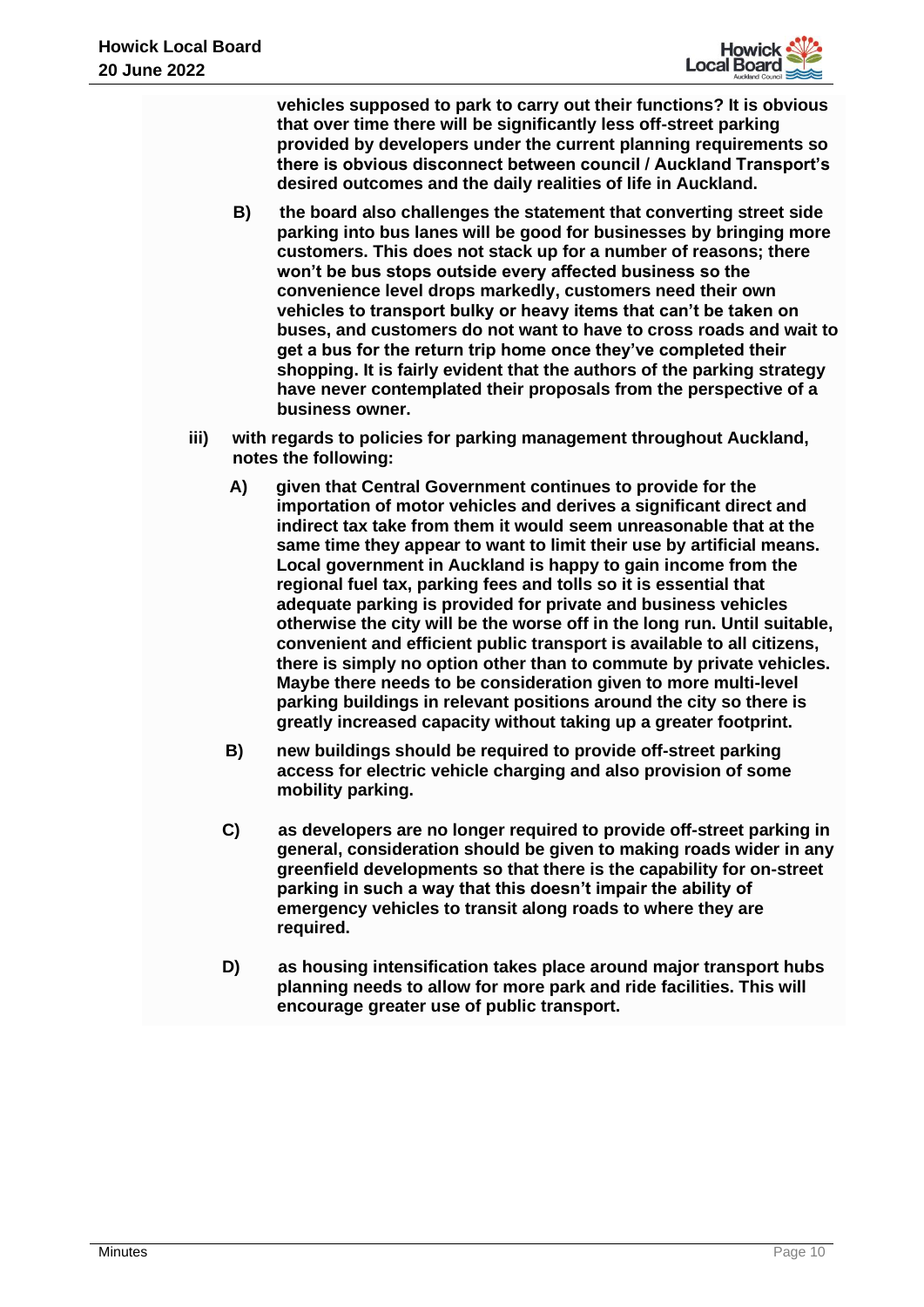

- **E) the greatest number of comments we get is about the push to get citizens into electric vehicles while at the same time not making adequate provision for convenient access to charging ports. If developers are not required to provide off-street parking, then electric vehicles must park on the road. This then necessitates the requirement for electric vehicle charging stations nearby to eliminate the need for extension cords running across footpaths and creating a hazard. How is this being managed? The parking problem will be exacerbated further for both internal combustion engine and electric vehicles if there is no roadside parking or off-street parking available in future so there needs to be some balance to this thinking.**
- **F) if citizens are to be encouraged to cycle there needs to be secure, discreetly concealed storage facilities at destinations around town where their bicycles can be locked up, so they are not easily subject to theft.**
- **G) parking charges where applicable should be reasonable and not at a level that makes parking unaffordable for people to get around to carry out their business. Fees should be set at a level that reflects cost recovery plus a small margin, not set so high that they are 'revenue gathering'.**
- **H) parking around schools needs to be provided and be safe and accessible. Again, with violent crime on the increase parents will do their utmost to ensure the safety of their children.**
- **I) Council community facilities parking must be maintained to encourage use of libraries, gyms, swimming pools and leisure centres. This is part of ensuring a community's well-being which is something that is high on the priorities of local boards in general.**

# **19 June 2022 – Auckland Transport Local Board Transport Capital Fund Report for Howick Local Board**

Resolution number HW/2022/84

MOVED by Chairperson A White, seconded by Member B Burns:

That the Howick Local Board:

- **a) Receive the report titled June 2022 – Auckland Transport Local Board Transport Capital Fund Report for the Howick Local Board; and**
- **b) Allocate \$491,854.33 from its Local Board Transport Capital Fund for the Picton Street/Ridge Road Intersection Improvements outside Crawford Reserve.**

# **CARRIED**

# **20 Draft Auckland golf investment plan**

Resolution number HW/2022/85

MOVED by Deputy Chairperson J Spiller, seconded by Member B Wichman: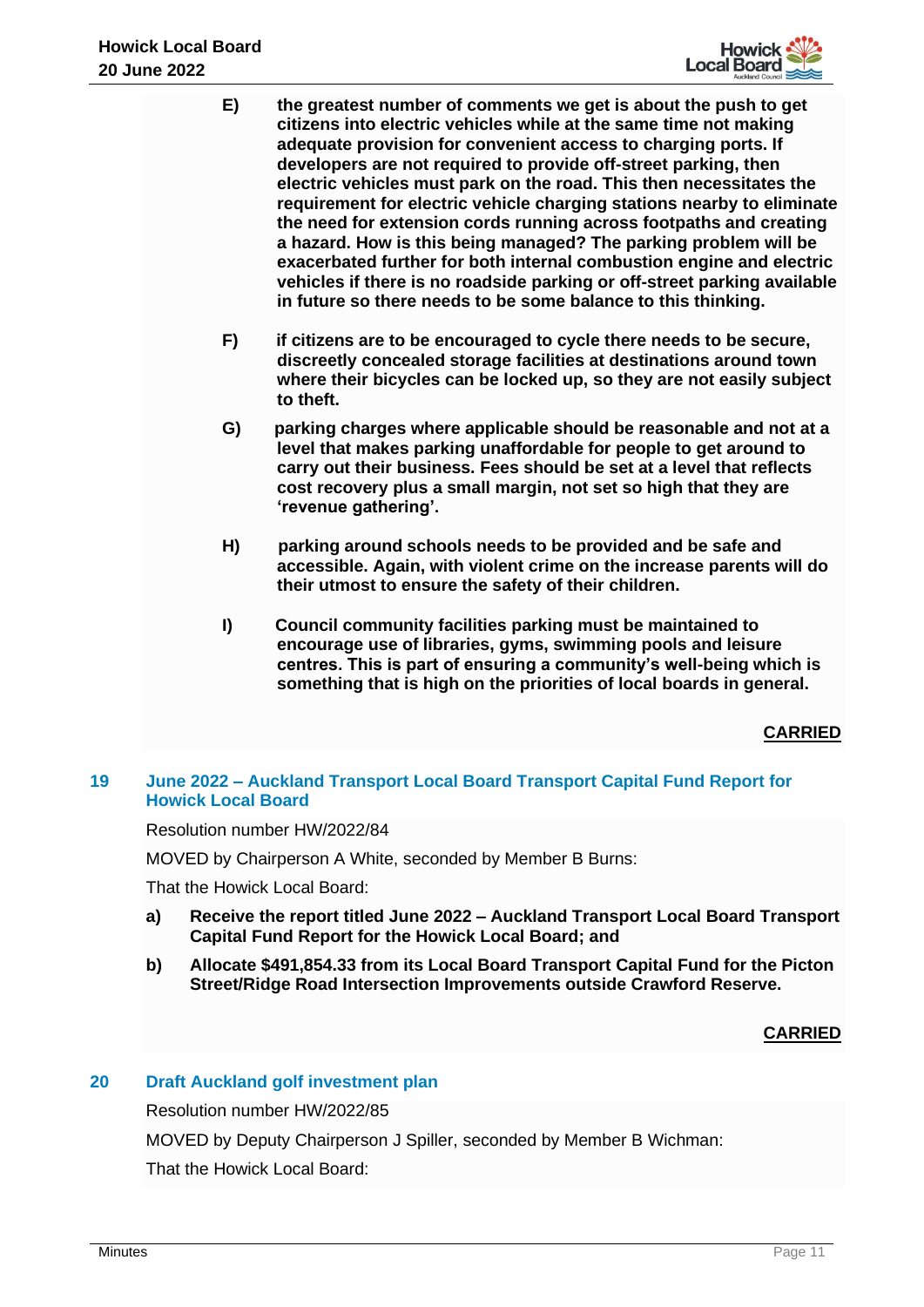

- **a) does not support the draft Auckland golf investment plan and requests that the status quo remains.**
- **b) requests that Auckland council restarts the process to prepare a draft Auckland golf investment plan with sufficient collaboration with Golf New Zealand.**
- **c) expresses its concern and disappointment that Auckland Council sees fit to proceed with unseemly haste and lack of meaningful consultation with interest parties over its plans to divest public land currently available to the general population for use as accessible and affordable public golf courses in the greater Auckland area.**

# **21 Approval for a new private road name at 29 & 31 Challinor Street, Pakuranga Auckland 2010**

Resolution number HW/2022/86

MOVED by Member B Wichman, seconded by Member K Bungard:

That the Howick Local Board:

**a) approves the name Seaside Place (applicant's preferred name) for the new private road created by way of subdivision at 29 & 31 Challinor Street in Pakuranga, in accordance with section 319(1)(j) of the Local Government Act 1974 (road naming reference RDN90098521 and resource consent references BUN60359101 and SUB60359103).**

**CARRIED**

## **22 Lloyd Elsmore Park Playspace Service Assessment Findings**

Resolution number HW/2022/87

MOVED by Deputy Chairperson J Spiller, seconded by Chairperson A White:

That the Howick Local Board:

- **a) approves the following play outcomes and themes to inform a Community Facilities developed concept plan to create a play and wheeled play hub at Lloyd Elsmore Park:**
	- **i) Wheeled play**
	- **ii) Youth zone**
	- **iii) Exercise, including calisthenics**
	- **iv) Accessibility**
	- **v) Family zone**
	- **vi) Improvements to existing facilities**
	- **vii) Safety**
	- **viii) Open space retention**
	- **ix) Co-location of facilities.**

# **CARRIED**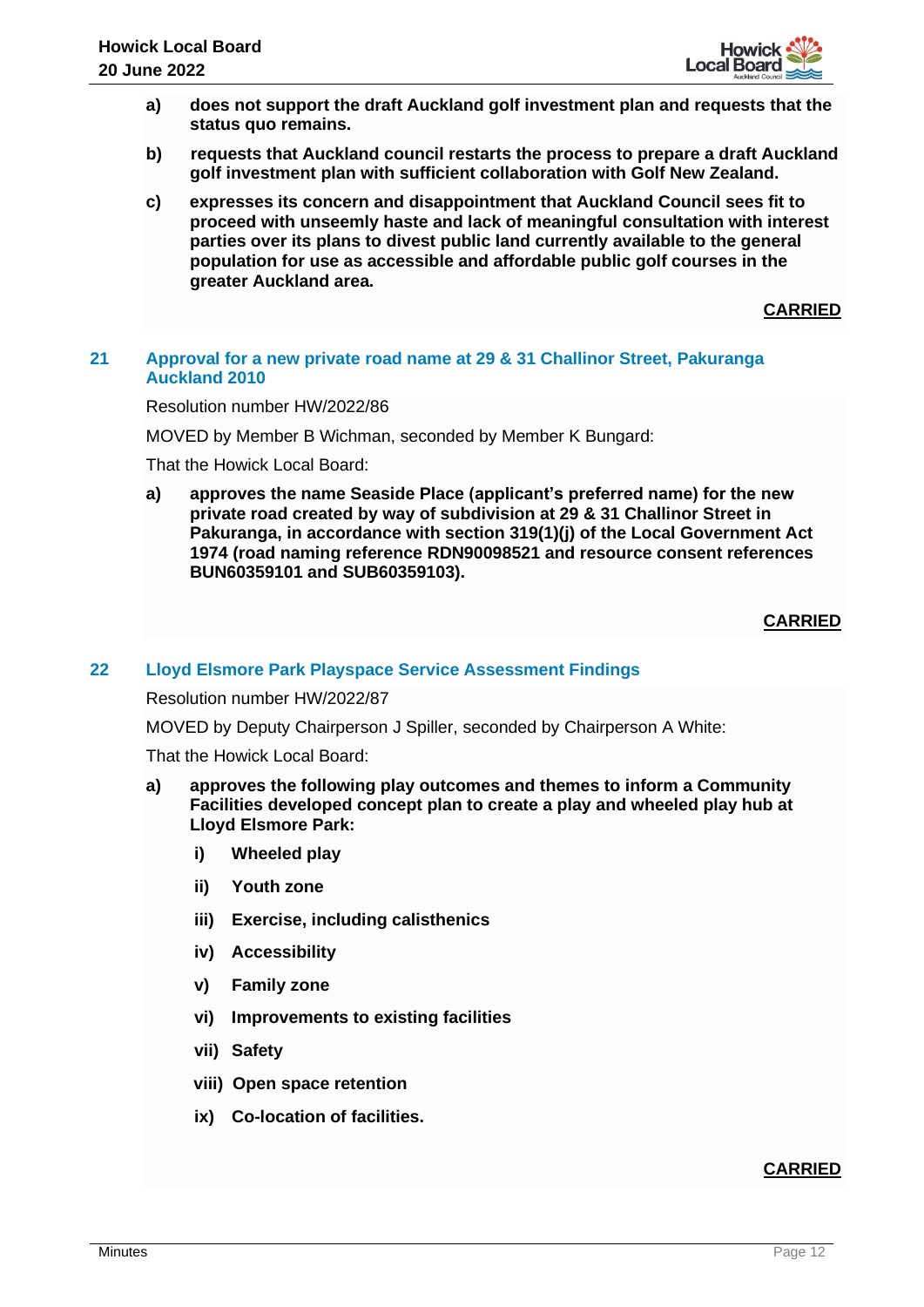

# **23 Community Facilities Network Plan revised Action Plan (2022)**

Resolution number HW/2022/88

MOVED by Member D Collings, seconded by Chairperson A White:

That the Howick Local Board:

- **a) support the revised Community Facilities Network Plan Action Plan (2022), provided in Attachment A.**
- **b) request a report on the Flat Bush Library & Community Centre to advise why this is on hold and whether being part of the OLI programme is detrimental to the delivery of this project.**
- **c) request an update from Eke Panuku Auckland on Ormiston Town Centre progress in general.**

# **CARRIED**

# **24 Approval of the Howick Local Board External Partnerships-Business Associations work programme 2022/2023**

Resolution number HW/2022/89

MOVED by Member M Turinsky, seconded by Member D Collings:

That the Howick Local Board:

**a) approve the External Partnerships-Business Associations work programme 2022/2023. Attachment A.**

**CARRIED**

# **25 Howick Quick Response Round Two**

Resolution number HW/2022/90

MOVED by Member B Burns, seconded by Member M Turinsky:

That the Howick Local Board:

**a) agree to fund, part-fund, or decline each application in Howick Quick Response round two 2021/2022 listed in the following table:**

| <b>Application</b><br>ID | <b>Organisation</b>                                                                  | <b>Main focus</b> | <b>Requesting</b><br>funding for                                                                                                                                                           | <b>Amount</b><br>requested | <b>Decision</b> |
|--------------------------|--------------------------------------------------------------------------------------|-------------------|--------------------------------------------------------------------------------------------------------------------------------------------------------------------------------------------|----------------------------|-----------------|
| QR2207-203               | <b>Aotea Sport</b><br>and<br><b>Recreation</b><br><b>Association</b><br>Incorporated | <b>Community</b>  | <b>Towards</b><br>video<br>production,<br>banner costs<br>and venue<br>hire for the<br>2022 Salsa<br><b>Dance Open</b><br>Day to<br>promote the<br><b>Howick 175</b><br><b>Anniversary</b> | \$3,000.00                 | \$1,000.00      |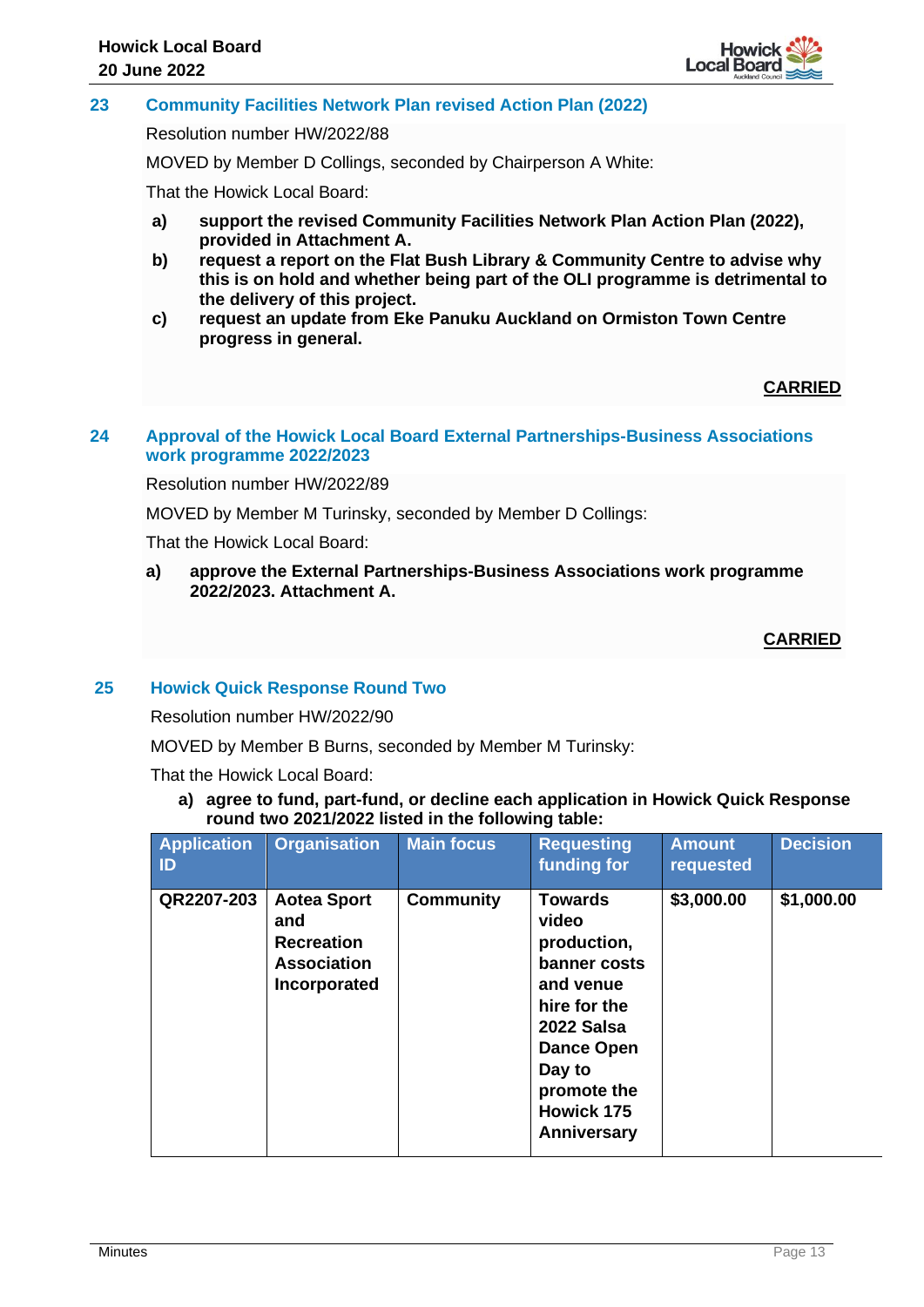

| QR2207-229 | <b>Asian Library</b><br><b>Trust</b>                                                  | <b>Community</b>               | <b>Towards</b><br>costs for the<br>project<br>"Chinese Art<br>& Culture to<br>celebrate<br>Howick 175th<br>Anniversary" | \$3,000.00 | \$2,000.00                                                                  |
|------------|---------------------------------------------------------------------------------------|--------------------------------|-------------------------------------------------------------------------------------------------------------------------|------------|-----------------------------------------------------------------------------|
| QR2207-231 | <b>Auckland</b><br>Cambodian<br><b>Youth and</b><br><b>Recreation</b><br><b>Trust</b> | <b>Community</b>               | <b>Towards</b><br>petrol<br>vouchers for<br>volunteers                                                                  | \$3,000.00 | \$300.00                                                                    |
| QR2207-221 | <b>Botany</b><br><b>Chinese</b><br><b>Association</b><br>Incorporated                 | <b>Community</b>               | <b>Towards</b><br>costs for the<br>Mid-Autumn<br><b>Festival and</b><br><b>Christmas</b><br><b>Parade</b>               | \$2,990.00 | <b>Declined</b><br><b>Suggest strategic</b><br>broker to detail<br>process. |
| QR2207-212 | <b>Combined</b><br><b>Probus Club</b><br>of Botany<br><b>Downs</b>                    | <b>Community</b>               | <b>Towards the</b><br>cost of three<br>room hire                                                                        | \$1,000.00 | \$450.00                                                                    |
| QR2207-213 | <b>Communicare</b><br><b>CMA</b><br>(Auckland)<br>Incorporated                        | <b>Community</b>               | <b>Towards</b><br>venue hire                                                                                            | \$2,510.00 | \$1,000.00                                                                  |
| QR2207-239 | <b>Highland Park</b><br><b>Sewing</b><br>Group                                        | <b>Community</b>               | <b>Towards the</b><br>purchase of<br>sewing<br>haberdashery<br>, including<br>buttons,<br>cottons and<br>needles        | \$500.00   | \$500.00                                                                    |
| QR2207-209 | <b>Howick Art</b><br>Group<br>Incorporated                                            | <b>Arts and</b><br>culture     | <b>Towards the</b><br>cost of<br>advertising<br>and venue<br>hire of the<br><b>Fencible</b><br>Lounge                   | \$2,000.00 | \$1,000.00<br><b>Suggest Uxbridge</b>                                       |
| QR2207-237 | <b>Howick</b><br><b>Gymnastic</b><br><b>Club</b><br>Incorporated                      | <b>Sport and</b><br>recreation | <b>Towards the</b><br>cost of six<br><b>Samsung</b><br>Galaxy                                                           | \$2,973.84 | \$2,973.84                                                                  |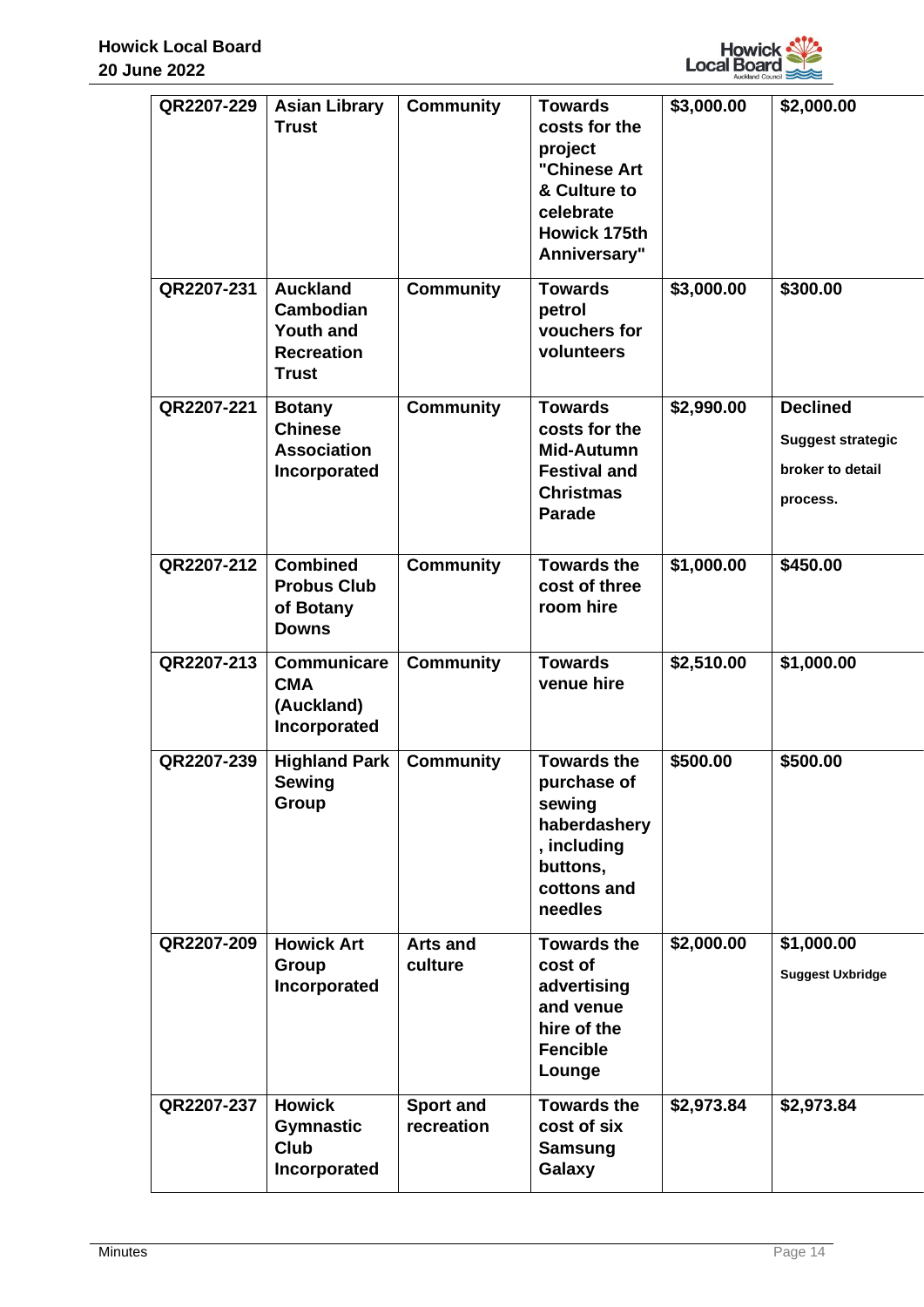

|            |                                                                                       |                                | tablets and<br>cover cases                                                                                                                                                      |            |                 |
|------------|---------------------------------------------------------------------------------------|--------------------------------|---------------------------------------------------------------------------------------------------------------------------------------------------------------------------------|------------|-----------------|
| QR2207-246 | <b>Howick</b><br><b>Hornets</b><br><b>Rugby</b><br><b>League Club</b><br>Incorporated | <b>Sport and</b><br>recreation | <b>Towards the</b><br>cost of<br>training<br>equipment,<br>game day<br>equipment as<br>well as team<br>apparel                                                                  | \$2,000.00 | <b>Declined</b> |
| QR2207-205 | <b>Howick Little</b><br><b>Theatre</b><br>Incorporated                                | <b>Arts and</b><br>culture     | <b>Towards the</b><br>cost of two<br>new<br>computer<br>systems<br>including<br>installation                                                                                    | \$2,916.00 | \$1,500.00      |
| QR2207-234 | <b>Howick</b><br><b>Playcentre</b><br>Incorporated                                    | <b>Community</b>               | <b>Towards the</b><br>cost of office<br>supplies and<br>backing<br>supplies                                                                                                     | \$872.27   | \$872.27        |
| QR2207-248 | <b>Howick</b><br><b>Tourism</b><br>Incorporated                                       | <b>Arts and</b><br>culture     | <b>Towards the</b><br>cost of<br>refreshing<br>their website<br>design                                                                                                          | \$2,990.00 | <b>Declined</b> |
| QR2207-223 | <b>Howick</b><br><b>Tourism</b><br>Incorporated                                       | <b>Arts and</b><br>culture     | <b>Towards</b><br>operation<br>costs for<br><b>Howick</b><br><b>Tourism</b><br>including<br><b>Xero</b><br>subscription,<br>accountant<br>fees website<br>fees and<br>insurance | \$3,000.00 | <b>Declined</b> |
| QR2207-226 | <b>Howick</b><br><b>Tourism</b><br>Incorporated                                       | <b>Arts and</b><br>culture     | <b>Towards the</b><br>cost of six<br>months<br>ongoing<br>website and<br><b>SEO</b><br>maintenance                                                                              | \$1,500.00 | <b>Declined</b> |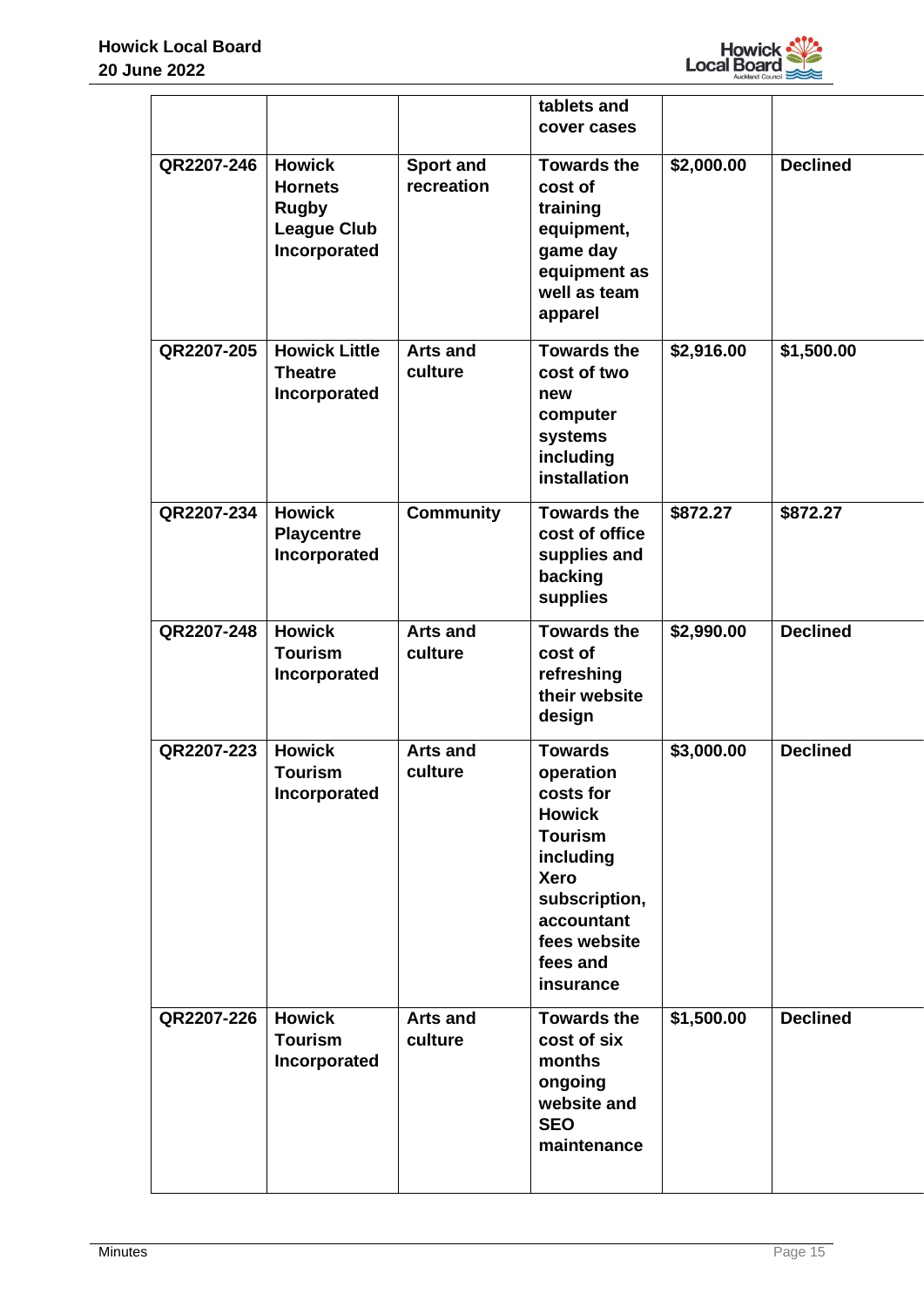

| QR2207-217 | Independent<br>Living<br><b>Charitable</b><br><b>Trust</b>                                  | <b>Community</b>               | <b>Towards food</b><br>including<br>mooncake,<br>gratuity,<br>gratuity,<br>administratio<br>n and other<br>miscellaneou<br>s items        | \$1,750.00 | \$1,000.00      |
|------------|---------------------------------------------------------------------------------------------|--------------------------------|-------------------------------------------------------------------------------------------------------------------------------------------|------------|-----------------|
| QR2207-245 | <b>Indian Kiwi</b><br><b>Positive</b><br><b>Ageing</b><br><b>Charitable</b><br><b>Trust</b> | <b>Sport and</b><br>recreation | <b>Towards</b><br>venue hire,<br>catering and<br>advertising                                                                              | \$2,000.00 | \$1,000.00      |
| QR2207-236 | <b>LifeKidz Trust</b>                                                                       | <b>Community</b>               | <b>Towards the</b><br>cost of three<br><b>Apple iPads</b><br>and two<br>projectors                                                        | \$2,873.90 | \$1,400.00      |
| QR2207-218 | <b>Manukau</b><br><b>Orchestral</b><br><b>Society</b><br>Incorporated                       | <b>Arts and</b><br>culture     | <b>Towards</b><br>professional<br>fees of player<br>mentors                                                                               | \$3,000.00 | \$3,000.00      |
| QR2207-210 | <b>Melanoma</b><br><b>New Zealand</b>                                                       | <b>Community</b>               | <b>Towards</b><br>wages of an<br><b>Education</b><br>Nurse and an<br><b>Administrator</b>                                                 | \$1,260.00 | \$1,260.00      |
| QR2207-240 | <b>Mission</b><br><b>Heights</b><br><b>Junior</b><br><b>College</b>                         | <b>Arts and</b><br>culture     | <b>Towards the</b><br>cost of a<br>drum kit                                                                                               | \$3,000.00 | \$1,500.00      |
| QR2207-225 | <b>Mobility</b><br><b>Assistance</b><br><b>Dogs Trust</b>                                   | <b>Community</b>               | <b>Toward</b><br>mobility dog<br>vet expenses                                                                                             | \$2,000.00 | \$2,000.00      |
| QR2207-235 | 'NAAD'<br><b>CHARITABLE</b><br>TRUST (NZ)                                                   | <b>Arts and</b><br>culture     | <b>Towards the</b><br>cost of<br>photography,<br>professional<br>mentoring,<br>sound and<br>lighting hire<br>for the project<br>Saundarya | \$3,000.00 | <b>Declined</b> |
| QR2207-241 | <b>New Zealand</b><br><b>Overseas</b><br><b>Chinese</b><br><b>Culture &amp;</b>             | <b>Arts and</b><br>culture     | <b>Towards</b><br>venue hire<br>and costume<br>hire for the                                                                               | \$3,174.00 | \$750.00        |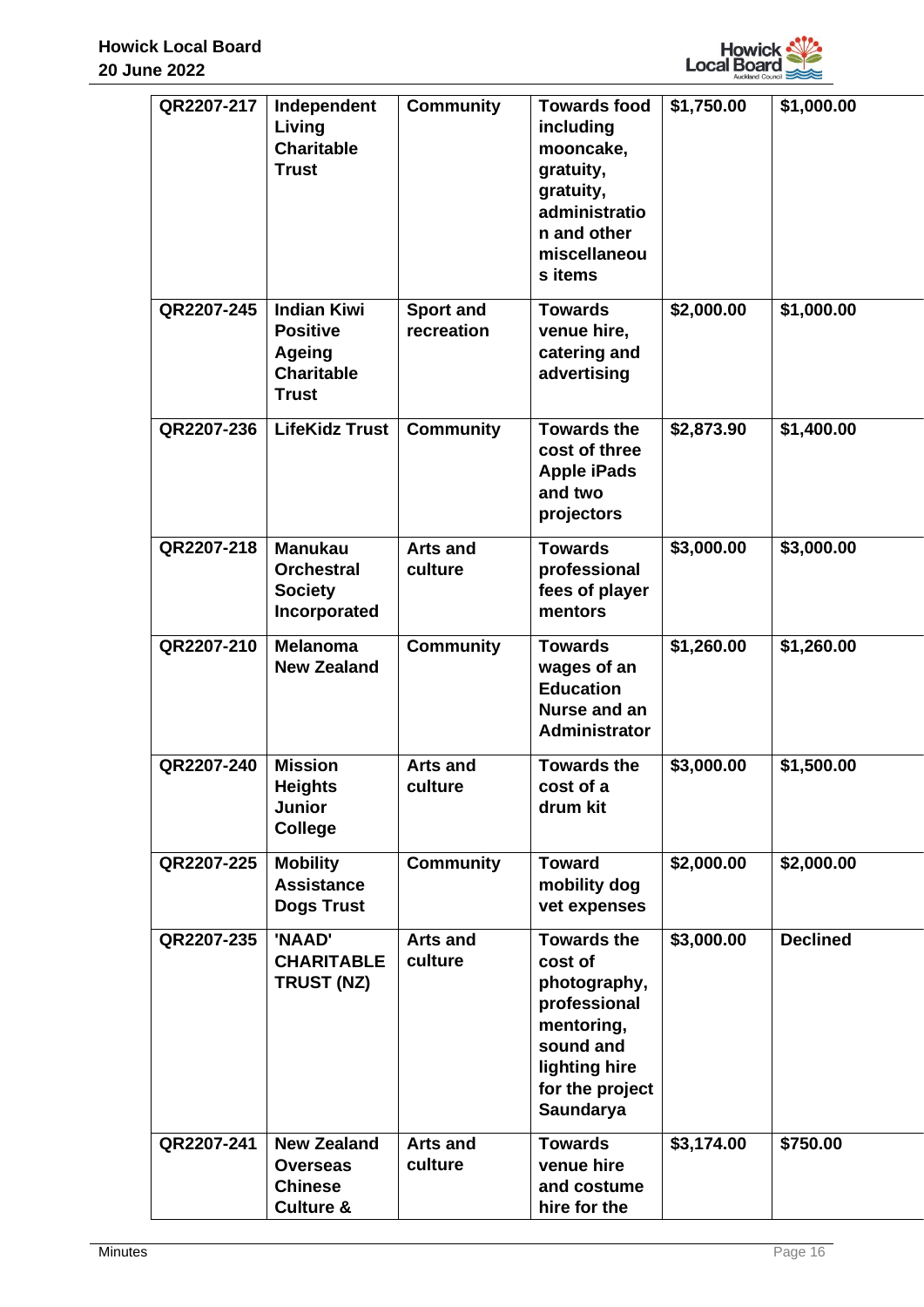

|              | <b>Arts Centre</b><br>Incorporated                                                                          |                                | Coco-cola<br><b>Christmas in</b><br>the Park                                                                                                |             |                                                             |
|--------------|-------------------------------------------------------------------------------------------------------------|--------------------------------|---------------------------------------------------------------------------------------------------------------------------------------------|-------------|-------------------------------------------------------------|
| QR2207-228   | Pakuranga<br><b>Athletic Club</b><br>Incorporated                                                           | <b>Sport and</b><br>recreation | <b>Towards the</b><br>cost of an air-<br>fryer, lawn<br>mower and<br>rotary hoe                                                             | \$2,590.00  | \$912.17                                                    |
| QR2207-208   | <b>Sunnyhills</b><br><b>Netball Club</b><br>Incorporated                                                    | <b>Sport and</b><br>recreation | <b>Towards the</b><br>cost of<br>training<br>netballs                                                                                       | \$2,000.00  | \$1,500.00                                                  |
| QR2207-204   | <b>The Friends</b><br>Οf<br>Mangemange<br>roa Society<br>Incorporated                                       | <b>Environment</b>             | <b>Towards the</b><br>cost of<br>"Restoration<br>and<br><b>Maintaining</b><br>of Native<br>Species in the<br>Mangemange<br>roa<br>Reserves" | \$2,374.00  | \$2,374.00                                                  |
| QR2207-230   | <b>The Helping</b><br><b>Paws</b><br><b>Charitable</b><br><b>Trust</b>                                      | <b>Environment</b>             | <b>Towards the</b><br>cost of kitten<br>food for the<br>"Howick<br><b>Community</b><br><b>Desexing</b><br>Programme"                        | \$1,500.00  | \$1,500.00                                                  |
|              | <b>QR2207-224</b>   The Howick &<br><b>Districts</b><br><b>Historical</b><br><b>Society</b><br>Incorporated | <b>Arts and</b><br>culture     | <b>Towards the</b><br>cost of glass<br>jars, fresh<br>cream and<br>wages                                                                    | \$2,986.00  | $\overline{$1,500.00}$<br>To be used for jars<br>and cream. |
| QR2207-211   | <b>The Uxbridge</b><br><b>Community</b><br><b>Projects</b><br>Incorporated                                  | <b>Community</b>               | <b>Towards the</b><br>cost of<br>blackout<br>blinds                                                                                         | \$1,744.78  | <b>Declined</b>                                             |
| QR2207-207   | Youthline<br><b>Auckland</b><br><b>Charitable</b><br><b>Trust</b>                                           | <b>Community</b>               | <b>Towards</b><br>telecommunic<br>ations costs<br>for texts and<br>calls between<br><b>July 2022 to</b><br>March 202                        | \$3,000.00  | \$2,648.16                                                  |
| <b>Total</b> |                                                                                                             |                                |                                                                                                                                             | \$75,502.29 | \$34,940.44                                                 |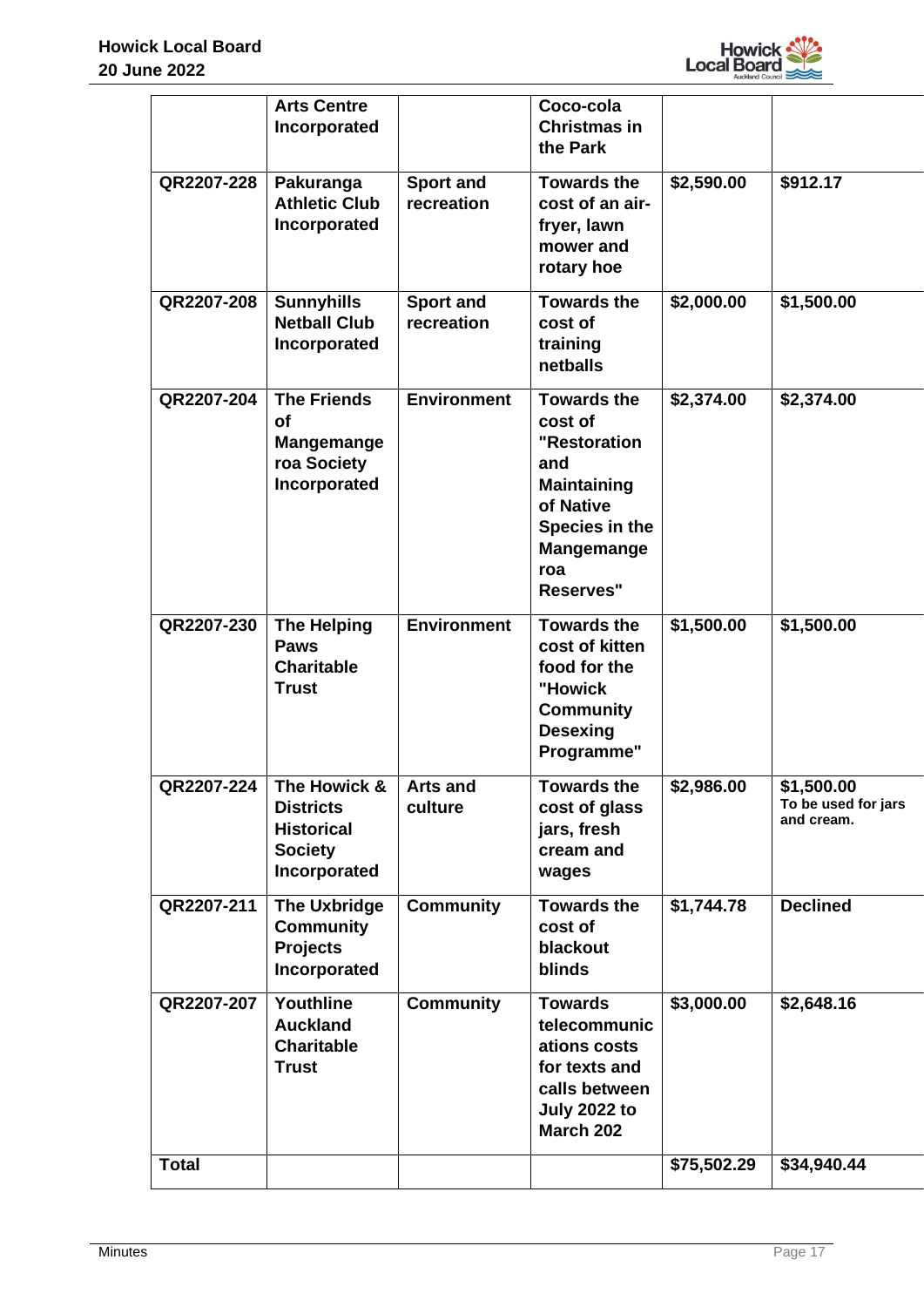

Resolution number HW/2022/91

MOVED by Member B Burns, seconded by Member M Turinsky:

That the Howick Local Board:

b) **agree to fund, part-fund, or decline each application in Howick Quick Response round two 2021/2022 listed in the following table:**

| <b>Application</b><br>ID | <b>Organisation</b> | <b>Main focus</b> | <b>Requesting</b><br>funding for                                                | <b>Amount</b><br>requested | <b>Decision</b> |
|--------------------------|---------------------|-------------------|---------------------------------------------------------------------------------|----------------------------|-----------------|
| QR2207-216               | <b>MECOSS</b>       | <b>Community</b>  | <b>Towards</b><br>venue hire,<br>advertising<br>and<br>administrati<br>on costs | \$2,997.50                 | \$1,000.00      |
| <b>Total</b>             |                     |                   |                                                                                 | \$2,997.50                 | \$1,000.00      |

Members D Collings and K Bungard declared an interest in this item and did not participate in the discussion and did not vote.

**CARRIED**

## **26 Howick Sport and Recreation Initiatives Fund 2021/2022**

Resolution number HW/2022/92

MOVED by Chairperson A White, seconded by Deputy Chairperson J Spiller:

That the Howick Local Board:

- **a**) **allocate the Howick Sport and Recreation Initiatives Fund for the 2021/2022 financial year as follows:**
	- **i) Pakuranga United Rugby Club for the Howick Sports Awards: \$21,000**
	- **ii) Highbrook Regional WaterSports Centre Trust to complete physical connections and installation of meters for water supply and wastewater services: \$42,000**
	- **iii) Pakuranga United Rugby Club to undertake a detailed business case for a gymnasium upgrade: \$42,000**

**CARRIED**

## **27 Approval of the 2022/2023 Howick Local Board Infrastructure and Environmental Services Work programme**

Resolution number HW/2022/93

MOVED by Chairperson A White, seconded by Member D Collings:

That the Howick Local Board:

**a) approve its 2022/2023 Infrastructure and Environmental Services work programme and associated budgets, as summarised in the table below (Attachment A to the agenda report):**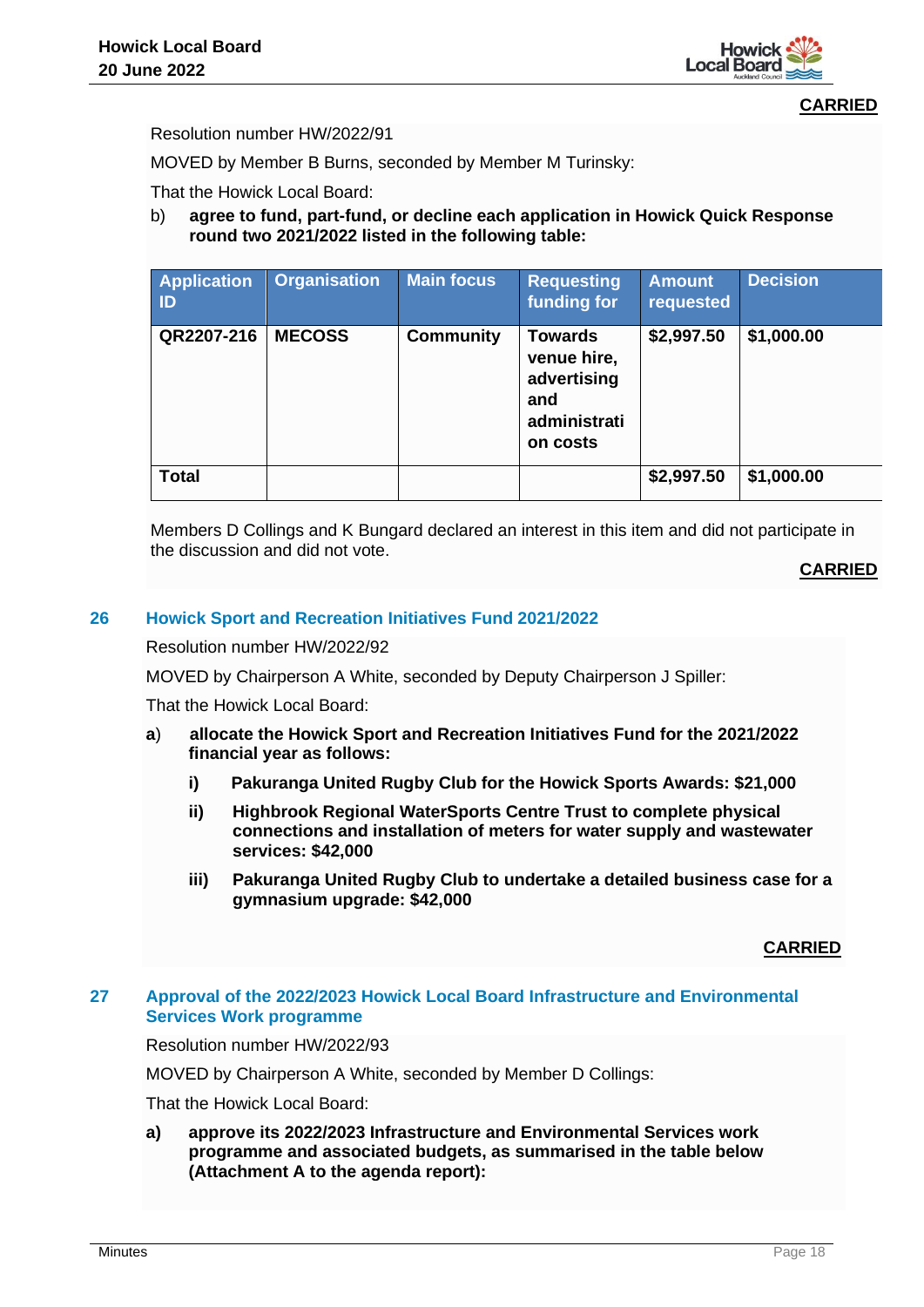

| <b>Activity name</b>                                    | 2022/2023 budget for<br>approval |
|---------------------------------------------------------|----------------------------------|
| <b>Construction Waste Enforcement and</b><br>Leadership | \$60,000                         |
| <b>Howick Stream Improvement Programme</b>              | \$150,300                        |
| <b>Industrial Pollution Prevention Programme</b>        | \$45,000                         |
| <b>Pest Free Howick</b>                                 | \$196,000                        |
| <b>Schools Waste Minimisation Programme</b>             | \$45,000                         |
| <b>Tamaki Estuary Environmental Forum</b>               | \$8,000                          |
| Total                                                   | \$504,300                        |

- **b) approve in principle the 2023/2024 Infrastructure and Environmental Services work programmes (Attachment A to the agenda report).**
- **c) note that the indicative programmes and budgets for 2023/2024 are subject to change and will be confirmed on an annual basis through the approval of the respective work programmes.**
- **d) note the allocation of \$290,000 asset-based services capital expenditure budget towards Howick beach renewal seawall programme in the 2022/2023 financial year.**

## **28 Approval of the Howick Local Board Tātaki Auckland Unlimited work programme 2022/2023**

Resolution number HW/2022/94

MOVED by Member B Wichman, seconded by Member B Kendall:

That the Howick Local Board:

**a) approve the Tātaki Auckland Unlimited work programme 2022/2023 (Attachment A to the agenda report).**

# **CARRIED**

# **29 Approval of the 2022/2023 Howick Local Board Customer and Community Services work programme**

Resolution number HW/2022/95

MOVED by Member B Burns, seconded by Member B Wichman:

- **a) approve the 2022/2023 Customer and Community Services work programme and its associated budget (Attachment A to the agenda report).**
- **b) approve in principle the 2023/2024 Customer and Community Services work programme (Attachment A to the agenda report), noting that the LDI Opex allocations will be balanced to budgets in the associated future years' work programme.**
- **c) approve in principle the 2024/2025 Customer and Community Services - Community Facilities only work programme (Attachment A to the agenda**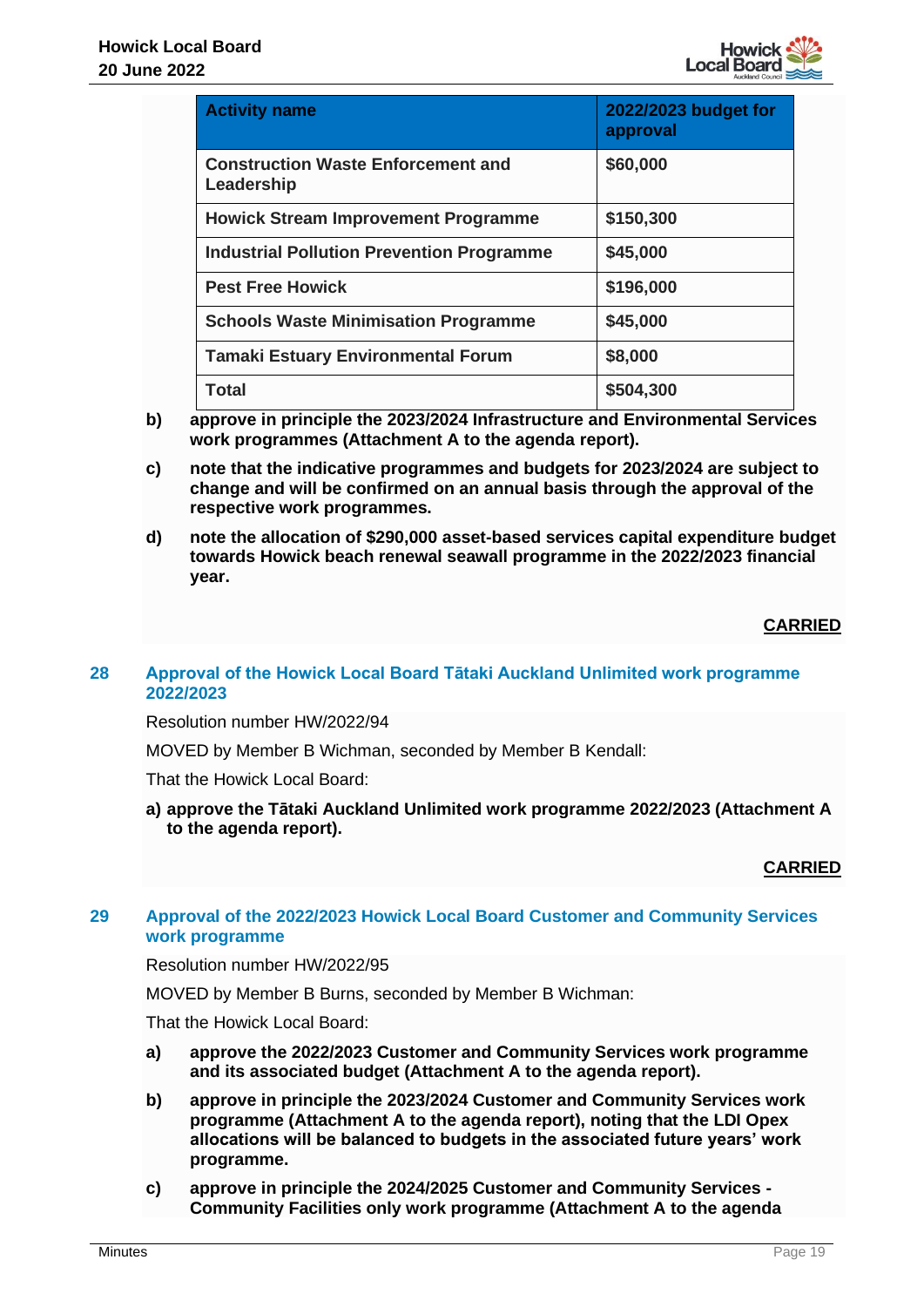

**report), noting that the LDI Opex allocations will be balanced to budgets in the associated future years' work programme.**

- **d) approve the Risk Adjusted Programme projects identified in the 2022/2023 Customer and Community Services work programme (Attachment A to the agenda report).**
- **e) provide feedback for consideration by the Parks, Arts, Community and Events Committee on projects funded from the Landslide Prevention, Local Parks and Sports Field Development budgets (Attachment D to the agenda report).**
- **f) note that funding for the Coastal Renewals, Landslide Prevention, Local Parks and Sports Field Development budgets is subject to approval by the Parks, Arts, Community and Events Committee.**
- **g) approve the additional allocation of the following unallocated budget:**
	- **i) an additional \$22,831.00 towards Event partnership fund Howick (ID 210) for the 175th Anniversary Celebrations.**
	- **ii) an additional \$14,000.00 towards Operational expense for community arts programmes - Arts Out East (ID 195).**
	- **iii) an additional \$40,000.00 towards Community grants Howick (ID 216).**
- **h) note that there may be minor changes to year one of the 2022/2023 Local Board C&CS Work Programme, and other changes in years 2 and 3 which are approved in principle, due to Annual Budget decisions affecting capital budgets and that changes required will be discussed with and reported to the local board early in the new financial year.**

**CARRIED**

# **30 Sport and Recreation Facilities Investment Fund 2022 - Local Board views**

## Resolution number HW/2022/96

MOVED by Member B Kendall, seconded by Deputy Chairperson J Spiller:

That the Howick Local Board:

- **a) endorse the following applications to be considered for investment through the Sport and Recreation Facilities Investment Fund 2022:**
	- **i) Pakuranga United Rugby Club Incorporated**

**PURC Gymnasium Upgrade 73 Bells Road Pakuranga \$4,500,000**

**CARRIED**

# **31 2022-23 Joint CCO Local Board Engagement Plans and 2021-22 Q3 Update**

Resolution number HW/2022/97

MOVED by Deputy Chairperson J Spiller, seconded by Member M Turinsky:

That the Howick Local Board:

**a) adopt the Joint CCO Local Board Engagement Plan 2022-2023 as agreed between the local board and Auckland Council's substantive Council-Controlled Organisations: Auckland Transport, Eke Panuku Development Auckland, Tātaki Auckland Unlimited and Watercare**